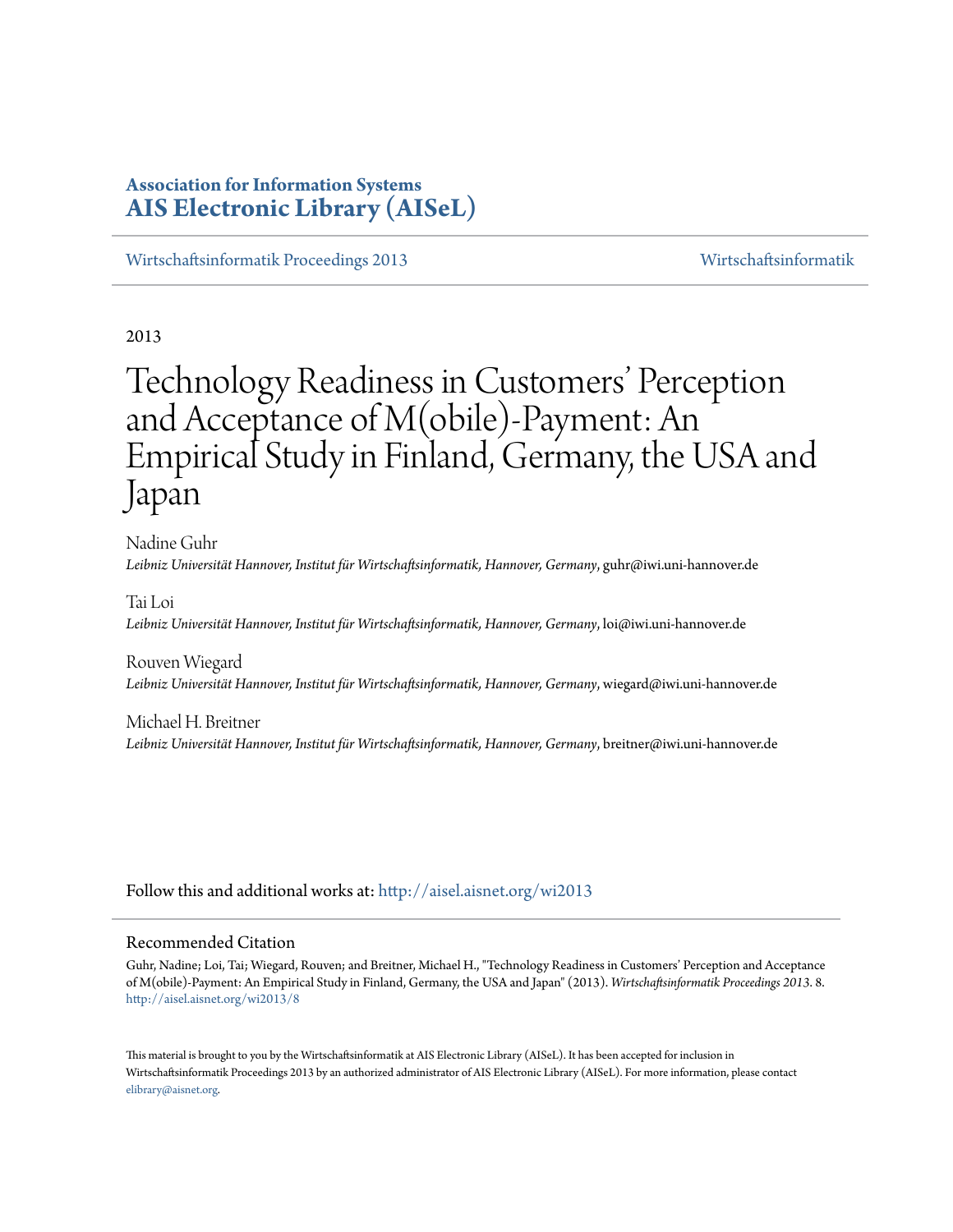# **Technology Readiness in Customers' Perception and Acceptance of M(obile)-Payment: An Empirical Study in Finland, Germany, the USA and Japan**

Nadine Guhr, Tai Loi, Rouven Wiegard, and Michael H. Breitner

Leibniz Universität Hannover, Institut für Wirtschaftsinformatik, Hannover, Germany {guhr,loi,wiegard,breitner}@iwi.uni-hannover.de

**Abstract.** In today`s mobile world there is a high potential for m(obile) payment services, but the mere existence of such services does not mean that the market is ready for them. M-payment services must add value to attract new users. After years of research regarding technology acceptance (TA) of mpayment, the aim of this paper is to examine how technology readiness (TR) influences customers' perception and acceptance of m-payment. TA of consumers in combination with TR is investigated for m-payment in Finland, Germany, the USA and Japan. We conduct an online survey to collect data in those four countries. We use that data to carry out a TA analysis using a structural equation model (SEM). The research model arises from the findings of a priori explorative study and a comprehensive literature review. Evaluation results based on an extended TA model (TAM) show that user acceptance of m-payment differs influenced by constructs.

**Keywords:** M-Payment, Technology Readiness, Customer Acceptance and Perception, Empirical Study, Structural Equation Model

# **1 Introduction**

# **1.1 Motivation**

The spread of mobile information and communication technologies has increased strongly in the recent years. There were nearly six billion mobile phone subscriptions by the end of 2011, and the tendency is still rising [1]. Being available and able to operate anytime and anywhere is a feature of modern society [2]. M-payment allows consumers to make electronic payments using their mobile devices [3]. As more users adopt various types of mobile devices, new mobile business models are constantly opened up and developed. Considering these requirements the possibilities and opportunities are huge, and m-payment has a realistic chance to become the future standard payment method. The challenge lies in an implementation that creates value for the consumers. Considering, that the idea and hype around m-payment was already present in early 2000 and therefore not entirely new, m-payment has been only success-

11<sup>th</sup> International Conference on Wirtschaftsinformatik,

 $27<sup>th</sup>$  February – 01<sup>st</sup> March 2013, Leipzig, Germany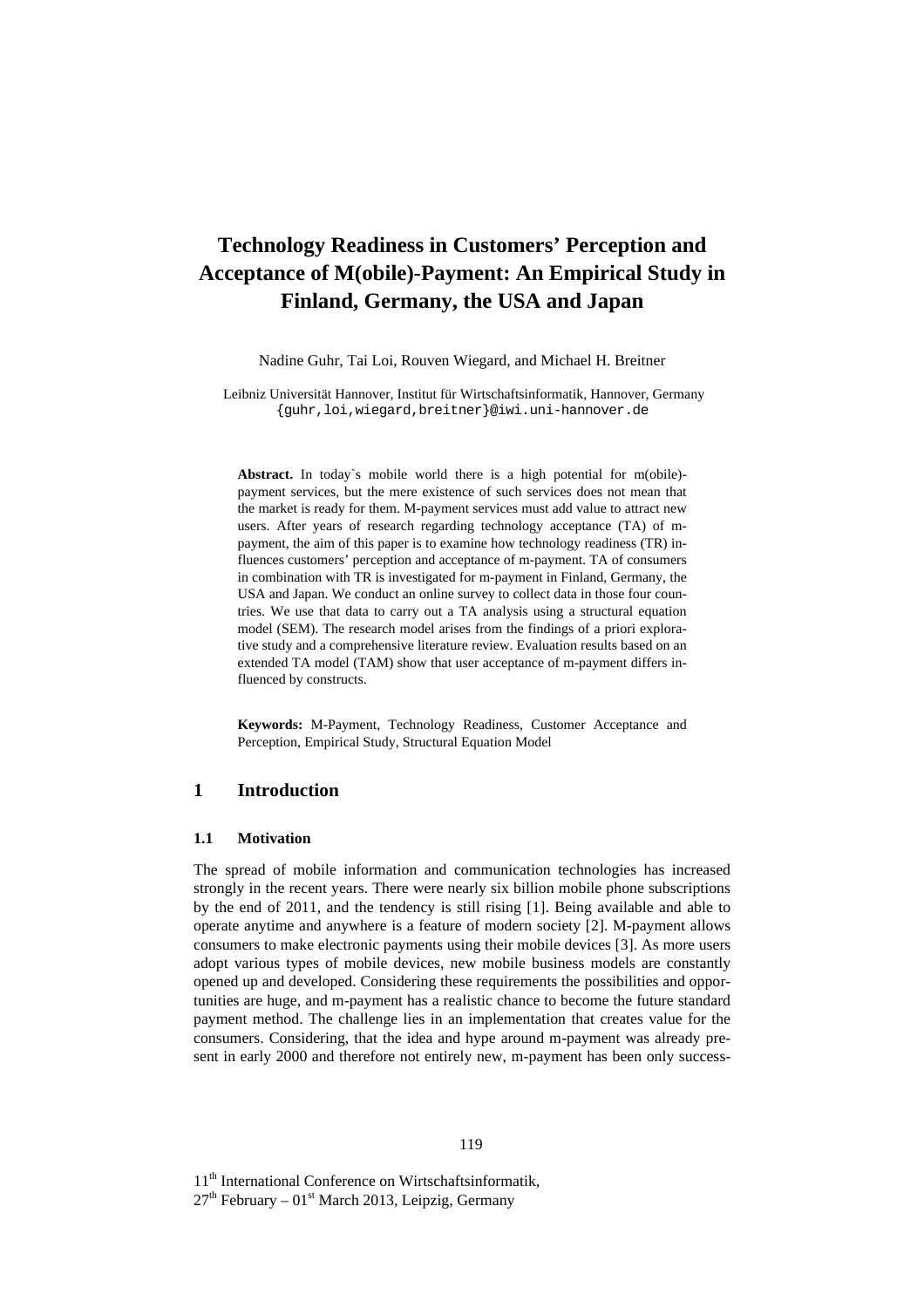ful in a few countries. The success or the failure of m-payment depends heavily on the consumer acceptance and their technology readiness [4], [5]. Several theoretical models have been proposed to explain a person's attitude and behavior towards new information technologies (IT). One of the most widely accepted models is the TAM [6- 9], [11]. Previous studies in the sector of consumer acceptance and adoption of mpayment focused on costs [10-14], convenience [15-17], security [18], [14], [17], [19] trust [16], [13], ease of use, and usefulness [18-21] but there are no specific studies that examine the adoption of m-payment extending the TAM by TR in different countries and cultures. The importance of the combination of TAM and TR in general is also seen by Lin et al. who remark that "TAM and TR are interrelated" and "the measurement of usefulness and ease of use in TAM is specific for a particular system (i.e., system-specific) while TR is for general technology beliefs (i.e., individualspecific)" [22]. Given the ongoing globalization, there is an urgent need to learn how widely TAM applies in other countries and cultures [23]. Individuals are different in their technological interactions and cultural differences. This "may affect a multinational organization's ability to adopt and utilize IT" [23]. Analogously nowadays, this effect could also affect mobile services like m-payment. While some individuals may perceive m-payment with more interest, others might feel more concerned. Such distinctions can make the difference between success and failure in implementing mobile systems [23]. Therefore, when examining the perception and behavior towards mpayment, this paper takes the individual's personality traits regarding the tendency to use technology into account [23]. Parasuraman states that "There is also a need for comparative studies of technology readiness across countries and cultures" [5]. This paper's contribution is to analyze how TR affects the acceptance of consumers towards m-payment in different countries. In order to do this, an empirical study in Finland, Germany, the USA, and Japan is conducted. These four countries are chosen, because each is at a different developmental stage regarding m-payment [25]. Due to this, the current study aims to fill the research gap by developing and evaluating an extended TAM that integrates the direct role of TR. We investigate if differences in user acceptance of m-payment are influenced by constructs and cultures. For this purpose, we give an overview of the current state of each regarded country. Section 2 describes the research methodology and the underlying hypotheses. Section 3 presents the data collection, data analysis and modeling. Section 4 presents and discusses the results, followed by the limitations of this study. Ultimately, Section 5 gives a conclusion from the findings and an outlook for further research.

#### **1.2 Status Quo**

The mobile industry in Finland has always been an important sector, not at least, because of the Finnish mobile phone manufacture, Nokia. In Europe, the northern countries, especially Finland, are regarded as pioneers in the mobile industry. Table 1 presents the mobile penetration for each country and the GDP per capita. As we can see Finland shows a very high mobile penetration. In Finland m-payment is mostly used for public transportation (e. g. Helsinki City Transport) and vending machines. Germany has a high mobile penetration. Though these conditions are actually good for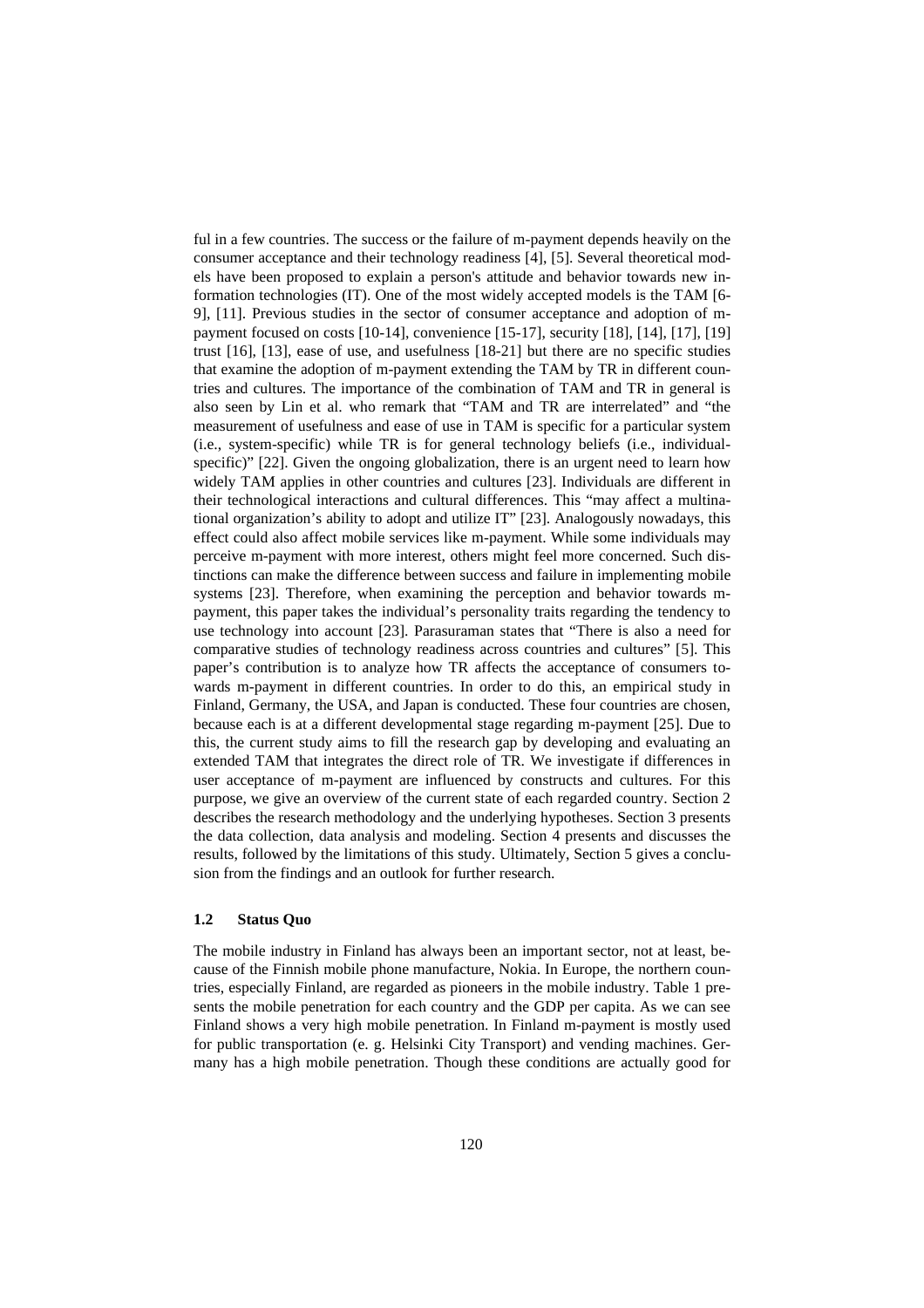implementing m-payment, so far m-payment is in its infancy and mostly used for public transportation (e. g. Deutsche Bahn). The use of m-payment in the USA has been lagging behind expectations [25] and m-payment is just beginning to emerge in the USA. At the moment, there are several projects involving m-payment, e. g. in gastronomy segments (e. g. Starbucks), or m-payment solutions such as Google Wallet or PayPal Mobile. Japan is currently the biggest market for m-payment. Mpayment is used for different scenarios, such as for gastronomy (e. g. McDonalds), retail, vending machines, and public transportations (e. g. East Japan Railway Group).

| Country    | <b>Population</b> | <b>Mobile phone</b><br>subscriptions | <b>Population</b> in<br>$\frac{0}{0}$ | <b>GDP-per capita</b><br>(2011) |  |  |
|------------|-------------------|--------------------------------------|---------------------------------------|---------------------------------|--|--|
| Finland    | 5.38 million      | 8.4 million                          | 156%                                  | \$36.700                        |  |  |
| Germany    | 81.75 million     | 109 million                          | 133%                                  | \$38,400                        |  |  |
| <b>USA</b> | 311.98 million    | 302.9 million                        | 97%                                   | \$49,000                        |  |  |
| Japan      | 127.66 million    | 124.19 million                       | 97%                                   | \$35.200                        |  |  |

**Table 1.** Statistics – FIN, GER, USA, JPN

#### **1.3 Cultural Differences**

In the literature, we find different views on how a culture can be characterized, measured and compared. The most accepted research is the framework by Hofstede [26- 28]. Hofstede [31] separates the cultural dimension into five bipolar dimensions, which became the basis of his characterizations of culture for each country [29], [30]: Power Distance Index (PDI) describes the degree to which the less powerful members of a society expect and accept that wealth and power is distributed unequally [30], [31]. Individualism versus Collectivism (IDV): Individualism which reflects the high side of this dimension, can be understood as a preference for a social framework in which individuals are only expected to take care of themselves and their immediate families. In contrast, collectivism defines unquestioning loyalty between members of a particular group in a society [31]. Masculinity versus Femininity (MAS), the masculinity side of this dimension represents a preference in society for achievement, heroism, assertiveness and material reward for success. Femininity on the other side, stands for a preference to care for the weak and quality of life as well as for cooperation [31]. Uncertainty Avoidance (UAI), the uncertainty avoidance dimension expresses the degree to which the members of a society feel uncomfortable with uncertainty and ambiguity and Long-Term Orientation (LTO). The LTO dimension can be interpreted as dealing with society's search for virtue [31]. A sixth dimension, Indulgence versus Restraint (IVR) has been added, but since there were no scores available, we have excluded this dimension. Table 2 presents the cultural dimensions of Finland, Germany, the USA, and Japan. The values for each country are taken from Hofstede's research on cultural dimensions [31]. The PDI shows a low score which indicates that inhabitants seek for equal treatment regardless from formal positions. IDV show for the USA a high score (91) and indicate that the Americans tend to adopt the role of self-supporter for them and their families.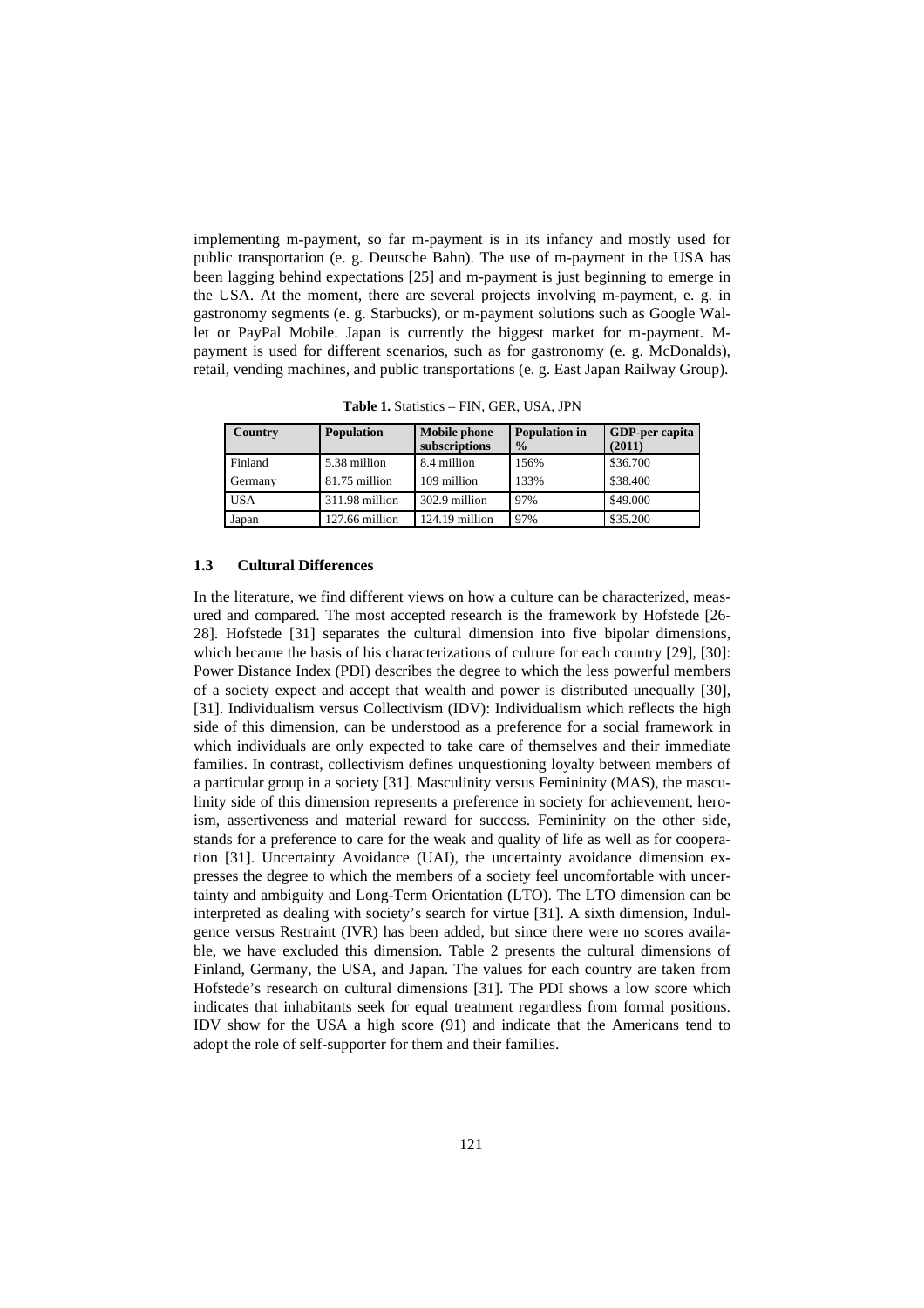| <b>Country</b> | <b>PDI</b> | <b>IDV</b> | <b>MAS</b> | <b>UAI</b> | <b>LTO</b> |
|----------------|------------|------------|------------|------------|------------|
| Finland        | 33         | 63         | 26         | 59         | 41         |
| Germany        | 35         | 67         | 66         | 65         | 31         |
| <b>USA</b>     | 40         | 91         | 62         | 46         | 29         |
| Japan          | 54         | 46         | 95         | 92         | 80         |

**Table 2.** Cultural Dimensions for Finland, Germany, the USA and Japan

MAS indicate for Japan a high score (95) and express a stronger preference for immaterial and material rewards for success, while Finland shows a low score (26), expressing the care for the weak and the quality of life. UAI for Finland, Germany and the USA are roughly the same, while Japan shows again a high score (92). It indicates the maintenance of codes and beliefs and the rejection of extraordinary. LTO shows for Japan a high value (80) and indicates a stronger adjustment for the future. Overall, it seems that Japan strongly differs in three of five dimensions (MAS, UAI, LTO).

# **2 Research Design and Hypotheses Generation**

TAM, as one of the most frequently used theories in Information Systems (IS) research [32], was inspired by the theory of reasoned action (TRA) of Fishbein and Ajzen [33]. It was an early attempt to apply psychological factors to computer and IS adoption [34]. The TAM models how users accept and use a technology. It was originally introduced and developed by Davis [6], based on the TRA [33]. TAM adopts the causal relationships to explain an individual's IS acceptance behavior and is a specific, preeminent theory of technology acceptance in IS research. Two factors determine user acceptance:

- Perceived usefulness (PU) is defined as"the prospective user's subjective probability that using a specific application system will increase his or her job performance within an organizational setting" [7].
- Perceived ease-of-use (PEOU) refers to "the degree to which the prospective user expects the target system to be free of effort" [7].

Davis et al. [7] determined that the frequency and intensity of using computer technology can be reasonably well predicted from a person's intention. PU is a major determinant of people's intention to use computer technology (INTUSE). PEOU is a significant secondary determinant of the same. Beyond PEOU and PU, the user's attitude towards using technology influences INTUSE, which is again influenced by PEOU and PU. The explanatory power of TAM is just as good as without regarding the originally included construct of 'attitude towards using a technology' [8]. TAM posits that PU is influenced by PEOU because, other things being equal, the easier a technology is to use, the more useful it can be [9]. Consistent with the TRA, TAM suggests that the effect of external variables (e. g. system design characteristics) on INTUSE is mediated by the key beliefs (e. g. PEOU and PU) [9]. Therefore, we propose the following hypotheses in the context of m-payment: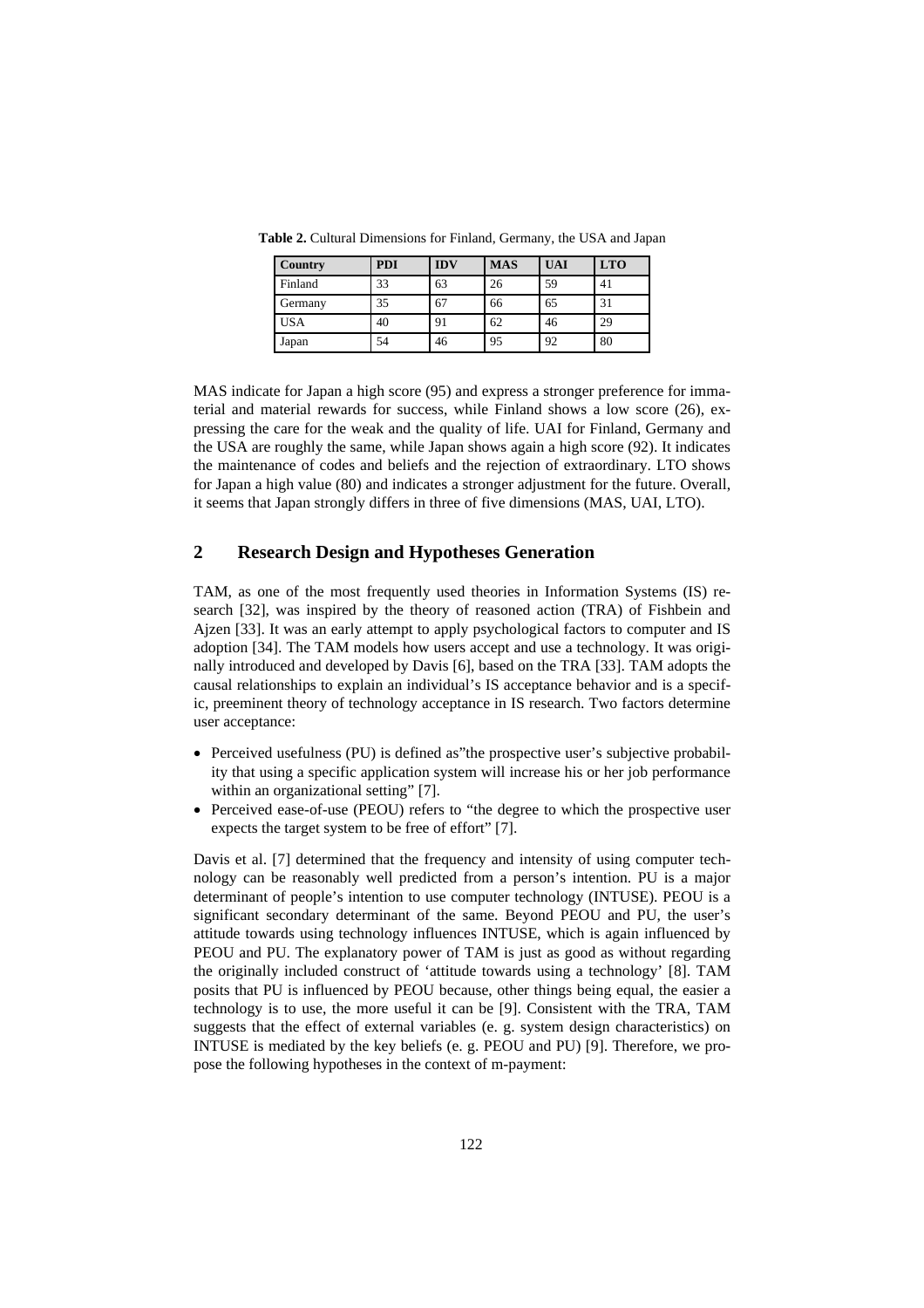$\bullet$  H<sub>1</sub>: PEOU will have a positive effect on PU.

PEOU has a direct effect on the INTUSE to use m-payment, and an indirect effect on INTUSE via PU. This is in consequence an initial hurdle that must be overcome for acceptance and finally adoption and usage of a system or service [6].

- $\bullet$  H<sub>2</sub>: PEOU will have a positive effect on INTUSE.
- $\bullet$  H<sub>3</sub>: PU will have a positive effect on INTUSE.

To identify other important factors influencing the TA of m-payment and to get valid information for the following quantitative analysis, we conducted an a priori explorative study. Sampling includes experts in the field of m-payment from Finland, Germany, the USA and Japan. The results of this explorative study were used to gain an overview as well as to brighten and outline the problem areas. Additionally, we gathered the most important and most consistent positions from the literature to adjust them with the results of the explorative study. Within these investigations it became apparent that it seems to be promising to combine TAM with the direct role of TR considering an intercultural background.



**Fig. 1.** Conceptual Research Model

Research by Rogers [35] suggests that there are differences in people's attitudes towards using technologies. TR is an attitudinal construct referring to an individual's predisposition to use new technologies and refers to people's propensity to embrace and use new technologies to accomplish goals at work and in leisure time [5]. TR can be viewed as an overall mental state resulting from a gestalt of mental enablers and inhibitors that together determine a person's tendency to use new technologies and services. Research on the determinants and consequences of adopting new technologies and services has gone on for years. New technologies in general are now proliferating through various facets of everyday life at a much faster speed than ever before. The proliferation of technology-based services and products, and evidence of the frustrations and challenges associated with using them effectively, suggest an urgent need for academic inquiries into important issues like aspects on how ready potentially users are to embrace and effectively use new technologies [5] like m-payment. The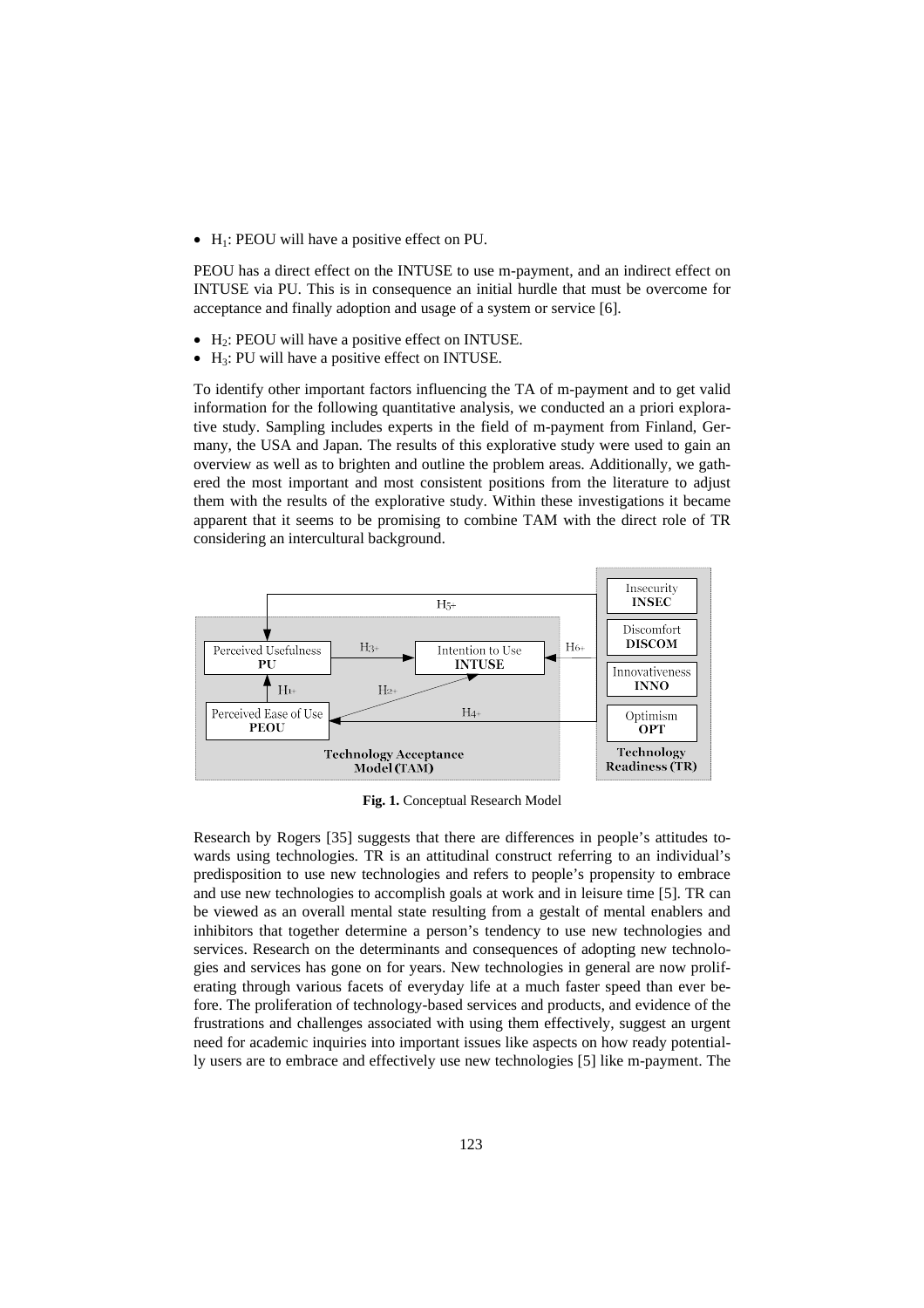overall-construct of TR consists of four sub-dimensions: optimism (OPT), innovativeness (INNO), discomfort (DISCOM), and insecurity (INSEC). The scale to measure these constructs in the context of TR is developed by Parasuraman [5] and Parasuraman & Colby [37]. These four dimensions are relatively independent of each other, with each trait indicating a person's openness to technology. OPT and INNO are drivers of TR, while DISCOM and INSEC are inhibitors. The correlation between people's TR and their propensity to employ technology is empirically confirmed by Parasuraman [5]. Yen [36] found that not all users of technology-based products or services are equally ready to embrace these products or services. Additionally, Parasuraman & Colby [37] argue that user segments with differing TR profiles vary significantly in terms of internet-based behaviors. TR cannot be ignored in assessing users' adoption of technology-based services like m-payment. The current paper fills this research gap by integrating TR into TAM in the context of m-payment.

The first dimension of TR, OPT is related to a positive view of technology. OPT refers to "a belief that technology offers people increased control, flexibility and efficiency in their lives" [5], and represents a positive view and a dimension of confidence in technology. Optimists are more willing to use new technologies like mpayment because they tend to accept their situation and are less likely to be escapist [38]. OPT is one of two contributors that increase TR.

INNO, which is the second contributor to increase TR, reflects the extent to which an individual believes he or she is at the leading edge of new technologies or technology-based services and products like m-payment [5]. This is similar to the theory construct of personal innovativeness in IT in the IS field [39]. Different studies supported including this attribute in explaining TA decisions, particularly for identifying early adopters of new technologies and services. Innovative consumers tend to learn new technology on their own, and may need less support. On the contrary, consumers who are low on innovative beliefs may want and need more advice, guidance and support. INNO is most closely related to ease of use, but might be less concerned with ease of use, because users are quite willing, and prefer, to "figure it out" themselves.

DISCOM is a perception of lack of control over technology and a feeling of being overwhelmed by it [5]. It represents the extent to which people have a general anxiety about technology-based services or products. DISCOM is one of two inhibitors of technology use, or making users reluctant to use technology. This construct overall measures the degree to which people have a general prejudice against technologybased services or products such as m-payment.

In addition to OPT, INNO, and DISCOM, the next sub-dimension that is considered in the research model is INSEC. Future visions of mobile services like mpayment present solutions where information about the user is increasingly collected and transferred to the services, for instance to provide users with more personally and contextually relevant services. The user needs to feel like they are in control while still having their privacy protected [5]. Underlying the construct TR is the acknowledgement that technology has been shown to simultaneously trigger both negative and positive feelings [40-41]. In this context Parasuraman [5] suggests that one of these feelings will exhibit relative dominance in the individual. Therefore, individuals' attitudes towards m-payment as self-service technology will range on a continuum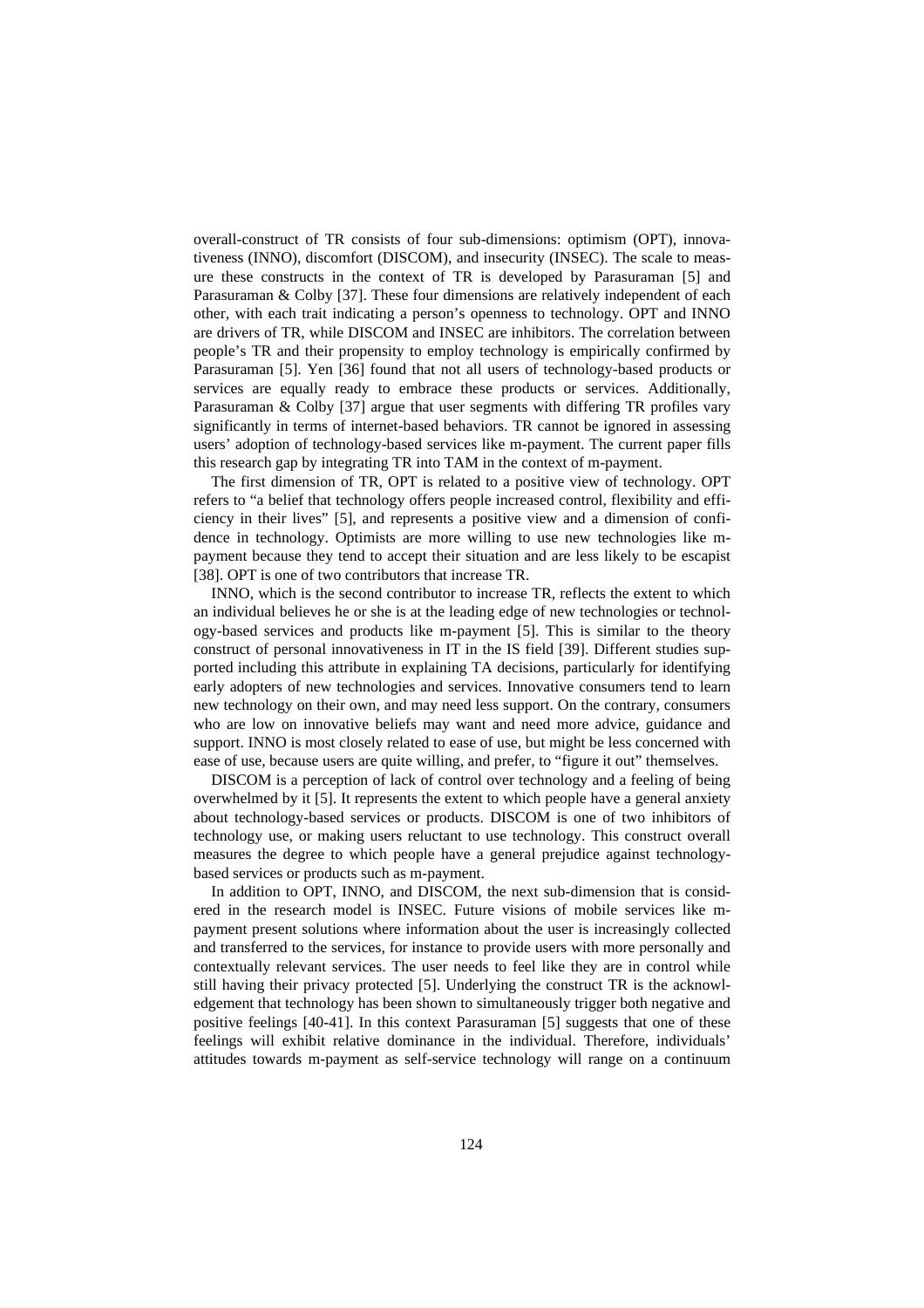from strongly negative to strongly positive. Therefore, we propose the following hypotheses:

- $\bullet$  H<sub>4</sub>: TR will have a positive effect on PEOU.
- $\bullet$  H<sub>5</sub>: TR will have a positive effect on PU.
- $\bullet$  H<sub>6</sub>: TR will have a positive effect on INTUSE.

# **3 Data Collection, Data Analysis and Modeling**

# **3.1 Sample and Procedure**

To test the relationships implied by the research model and the research hypotheses, this study used a survey instrument for data collection. The first part of the survey was designed to capture respondents' PU, PEOU and INTUSE m-payment. The second part measured respondents TR including the subdimensions OPT, INNO, DISCOM, and INSEC. We used two approaches to collect the data. First, we used online networking websites. Second, to increase the response rate, the link to the questionnaire is mailed to further participants with personalized cover letters that explained the study and guaranteed the confidentiality of the collected data. The demographic profile of the sample is shown in Table 3.

| <b>Construct</b> |                | $FIN = 50$    | $GER = 115$    |               |                | $USA = 52$    |                | $JPN = 53$    |
|------------------|----------------|---------------|----------------|---------------|----------------|---------------|----------------|---------------|
|                  | $\mathbf N$    | $\frac{0}{0}$ | N              | $\frac{0}{0}$ | N              | $\frac{0}{0}$ | N              | $\frac{0}{0}$ |
| Gender           |                |               |                |               |                |               |                |               |
| Female           | 35             | 70,0          | 41             | 35,7          | 36             | 69,2          | 35             | 66,0          |
| Male             | 15             | 30,0          | 74             | 64,3          | 16             | 30,8          | 18             | 34,0          |
| Age              |                |               |                |               |                |               |                |               |
| < 18             | 3              | 6,0           | $\Omega$       | 0,0           | $\overline{2}$ | 3,8           | 3              | 5,7           |
| 18-25            | 26             | 52,0          | 86             | 74,8          | 25             | 48,1          | 31             | 58,5          |
| $26 - 35$        | 9              | 18,0          | 29             | 25,2          | 16             | 30,8          | 9              | 17,0          |
| 36-45            | 1              | 2,0           | $\overline{0}$ | 0,0           | 3              | 5,8           | 6              | 11,3          |
| $46 - 60$        | 9              | 18,0          | $\Omega$       | 0,0           | 5              | 9,6           | $\overline{c}$ | 3,8           |
| $>60$            | $\overline{c}$ | 4,0           | $\Omega$       | 0,0           | 1              | 1,9           | $\overline{c}$ | 3,8           |
| Profession       |                |               |                |               |                |               |                |               |
| Student          | 22             | 44,0          | 96             | 83,5          | 31             | 59,6          | 29             | 54,7          |
| Employee         | 13             | 26,0          | 15             | 13,0          | 14             | 26,9          | 15             | 28,3          |
| Public officer   | $\overline{4}$ | 8,0           | 3              | 2.6           | $\Omega$       | 0.0           | 1              | 1,9           |
| Self employed    | 5              | 10,0          | 1              | 0,9           | $\overline{4}$ | 7,7           | 5              | 9,4           |
| Pension          | $\Omega$       | 0,0           | $\Omega$       | 0,0           | $\Omega$       | 0,0           | $\overline{c}$ | 3,8           |
| Not specified    | 6              | 12,0          | $\Omega$       | 0,0           | 3              | 5,8           | 1              | 1,9           |

**Table 3.** Demographic Profile

The survey consists of closed-ended questions on a five point Likert type scale (5 – totally agree,  $4 - \text{agree}$ ,  $3 - \text{neutral}$ ,  $2 - \text{disagree}$ ,  $1 - \text{totally disagree}$ ). Similar to the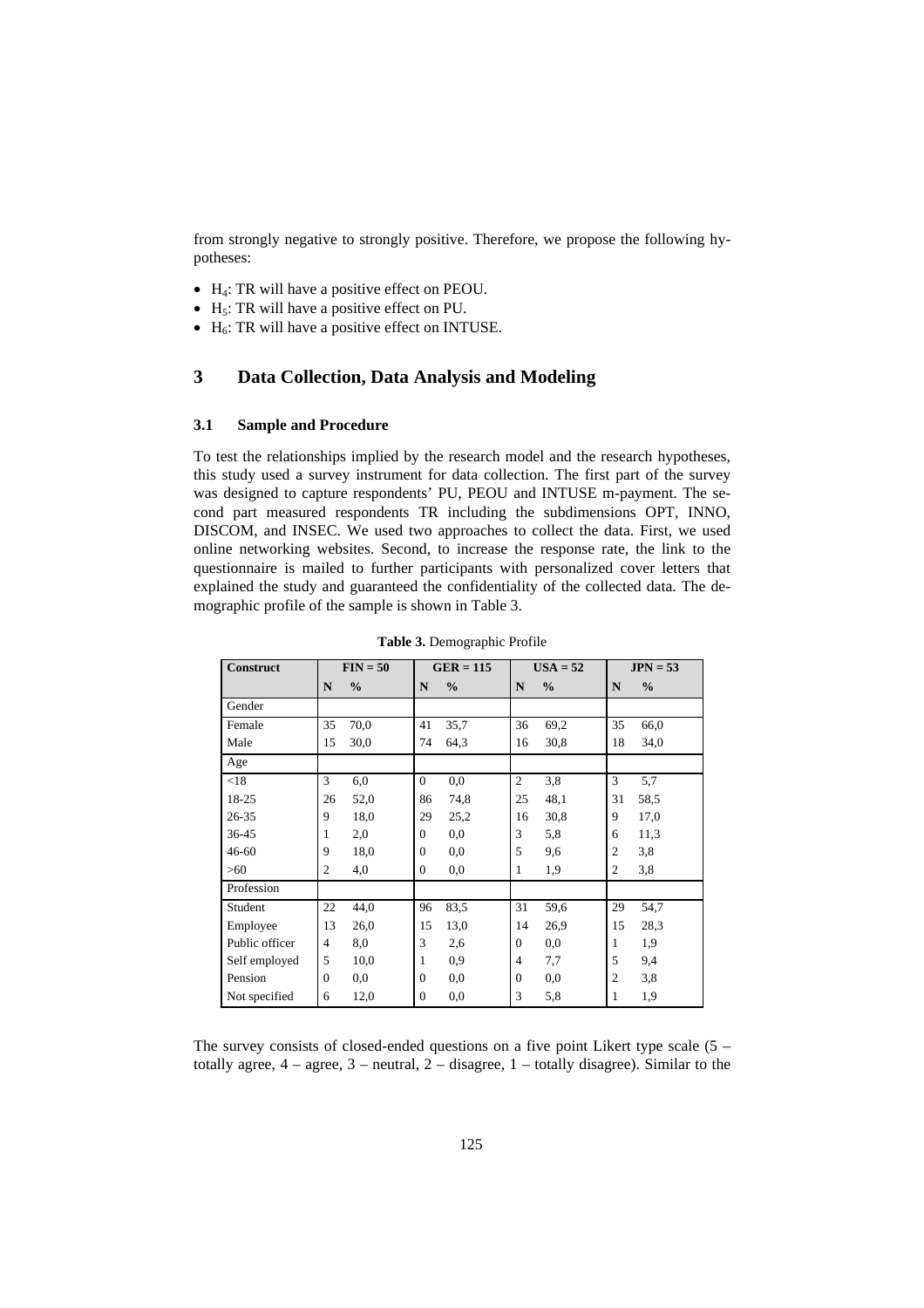instrument used by Anckar & D'Incau [42], respondents were instructed to indicate how strongly they agree or disagree with a number of statements relating to their perceived magnitude of some barriers to embrace mobile services with a special relevance in m-payment. The survey was conducted in English and sent out to the respondents in all four countries. One thousand questionnaires were issued and 438 people responded, for an initial response rate of 43, 8 %. Incomplete or otherwise unusable entries were discarded from the data set, leaving 270 usable responses (27%).

# **3.2 Measurement and Model Testing**

The literature was examined for validated measures involving the constructs already mentioned. The TAM scales of PU, PEOU, and INTUSE were measured using indicators adapted from Davis [6] and Davis et al. [7]. The measurement of TR was partly adapted from Parasuraman [5] and we created a composite TR based on the averages of each sub-dimension. Hence, the final latent construct TR consists of four indicators which reflect the average of each sub dimension. Due to the large number of indicators in the questionnaire, a factor analysis was conducted as a dimensional reduction method. The factor analysis was conducted using varimax rotation as the extraction method. The indicators are identified based on a value of greater than one. The total number of indicators was reduced based on the four constructs, with a total of 23 indicators. These constructs are expected to make the SEM efficient.

Empirical data is analyzed with SEM to test the causal-effect relations among the latent constructs. This method is based on latent variable modeling, where the measurement error is minimized through the use of multiple indicators of latent variables before testing model fit. SEM provides the flexibility to model a relationship among criterion variables and multiple predictors, such as model errors in measurements for observed variables, to design unobservable latent variables, and statistically test a priori theoretical and measurement assumptions against empirical data [43]. SEMs consist of latent variables that are generally operationalized through measurement models. Measurement models are based on indicators that relate to the hypothesized construct in order to "turn" it into a comprehensive and measureable construct. Measurement validation and model testing were conducted using SmartPLS (Partial Least Squares) version 2.0.M3, a variance analytical SEM technique that utilizes a component-based approach to estimation. The PLS approach by Chin [43] is used to test our research model, using the empirical data from the survey. PLS is advantageous when the research model has variety indicators, is relatively complex, and the measures are not well established [44].

#### **3.3 Measurement Validation**

The measurement model analyzes the relationship between the latent constructs and their associated indicators. Indicators, also known as items or measures, are quantifiable, observable scores obtained through empirical means such as quantitative study [45]. In IS literature, reflective constructs are used for concepts such as PU, satisfac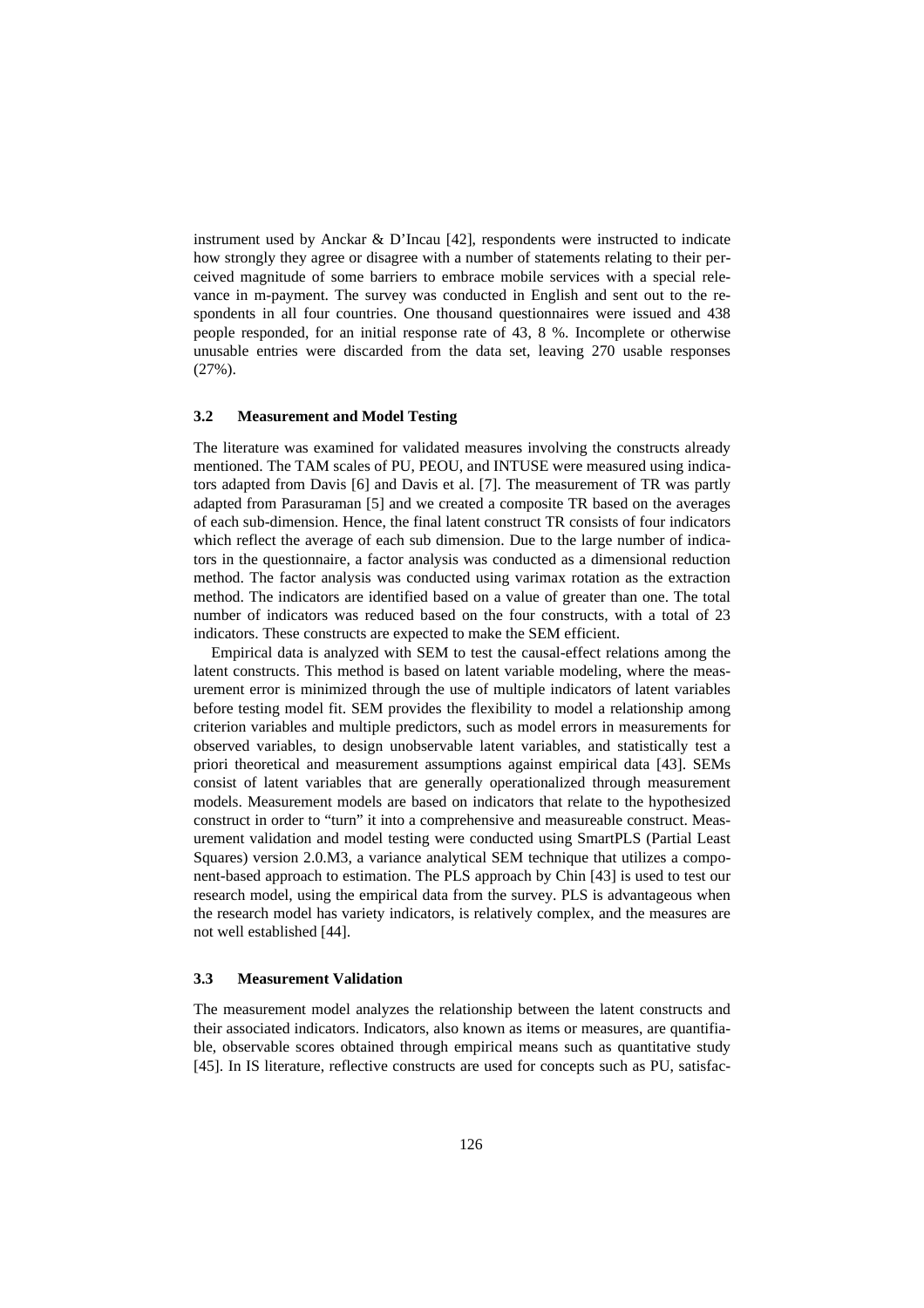tion, PEOU, and predicted usage, where the unobservable can be considered to give "rise to something observed" [46]. Researchers believed the measures in TAM are well specified reflectively [47].

| <b>Reliability and Validity Criterions</b> |                                                                       |                              |                                                           |                                                                                      |  |  |  |  |  |  |
|--------------------------------------------|-----------------------------------------------------------------------|------------------------------|-----------------------------------------------------------|--------------------------------------------------------------------------------------|--|--|--|--|--|--|
| Construct                                  | Composite<br>Reliability (ICR)<br>$(\rho \geq 0.7)$                   | Loadings<br>$( \ge 0, 50)^a$ | Average Vari-<br>ance Extracted<br>$AVE(\xi i) \ge 0.5^b$ | <b>Factor Loadings</b><br>(factors load<br>stronger on<br>dedicated indica-<br>tors) |  |  |  |  |  |  |
| <b>GER</b>                                 |                                                                       |                              |                                                           |                                                                                      |  |  |  |  |  |  |
| PU                                         | 0.916                                                                 | 0.744                        | 0.731                                                     | $\checkmark$                                                                         |  |  |  |  |  |  |
| <b>PEOU</b>                                | 0.937                                                                 | 0.752                        | 0.654                                                     | ✓                                                                                    |  |  |  |  |  |  |
| <b>INTUSE</b>                              | 0.961                                                                 | 0.880                        | 0.780                                                     | $\checkmark$                                                                         |  |  |  |  |  |  |
| <b>TR</b>                                  | 0.779                                                                 | 0.888                        | 0.448                                                     | ✓                                                                                    |  |  |  |  |  |  |
|                                            |                                                                       | <b>JPN</b>                   |                                                           |                                                                                      |  |  |  |  |  |  |
| PU                                         | 0.844                                                                 | 0.729                        | 0.579                                                     | $\checkmark$                                                                         |  |  |  |  |  |  |
| <b>PEOU</b>                                | 0.922                                                                 | 0.610                        | 0.600                                                     | $\checkmark$                                                                         |  |  |  |  |  |  |
| <b>INTUSE</b>                              | 0.939                                                                 | 0.796                        | 0.691                                                     | $\checkmark$                                                                         |  |  |  |  |  |  |
| TR                                         | 0.776                                                                 | 0.516                        | 0.477                                                     | $\checkmark$                                                                         |  |  |  |  |  |  |
|                                            |                                                                       | <b>FIN</b>                   |                                                           |                                                                                      |  |  |  |  |  |  |
| PU                                         | 0.907                                                                 | 0.732                        | 0.711                                                     | $\checkmark$                                                                         |  |  |  |  |  |  |
| <b>PEOU</b>                                | 0.954                                                                 | 0.792                        | 0.721                                                     | $\checkmark$                                                                         |  |  |  |  |  |  |
| <b>INTUSE</b>                              | 0.938                                                                 | 0.786                        | 0.686                                                     | ✓                                                                                    |  |  |  |  |  |  |
| <b>TR</b>                                  | 0.803                                                                 | 0.574                        | 0.513                                                     | $\checkmark$                                                                         |  |  |  |  |  |  |
|                                            |                                                                       | <b>USA</b>                   |                                                           |                                                                                      |  |  |  |  |  |  |
| PU                                         | 0.927                                                                 | 0.814                        | 0.760                                                     | $\checkmark$                                                                         |  |  |  |  |  |  |
| <b>PEOU</b>                                | 0.934                                                                 | 0.779                        | 0.641                                                     | $\checkmark$                                                                         |  |  |  |  |  |  |
| <b>INTUSE</b>                              | 0.951                                                                 | 0.688                        | 0.740                                                     | $\checkmark$                                                                         |  |  |  |  |  |  |
| <b>TR</b>                                  | 0.804                                                                 | 0.506                        | 0.522                                                     | $\checkmark$                                                                         |  |  |  |  |  |  |
| <sup>b</sup> Convergent validity           | <sup>a</sup> Loadings - Smallest indicator loading for each construct |                              |                                                           |                                                                                      |  |  |  |  |  |  |

**Table 4.** Quality Criteria – Measurement Model

All constructs in this model are conceptualized as reflective, because of the direction of the causality, the interchangeability of the indicators, the covariation among the indicators, and the nomological net of the constructs, which should not differ [48]. In this context, the composite reliability and the convergent and discriminate validity were examined. The composite reliability (also known as internal consistency reliability-ICR) is similar to Cronbach's alpha and measures its internal consistence, except that the latter presumes, a priori, that each indicator of a construct contributes equally (e. g. the loadings are set to unity) [43], [49]. This measure, which is unaffected by scale length, is more general than Cronbach`s alpha, but the interpretation of the values obtained is similar and the guidelines offered by Nunnally [50]. ICR should be 0.70 or higher [51]. Here, ICR (smallest ICR =  $0.776$ ) is above the threshold, so that the ICR is given. Convergent and discriminant validity by the average variance extracted (AVE) were assessed. AVE represents the overall amount of variance in the indicators accounted by the latent construct. However, some AVE estimates are below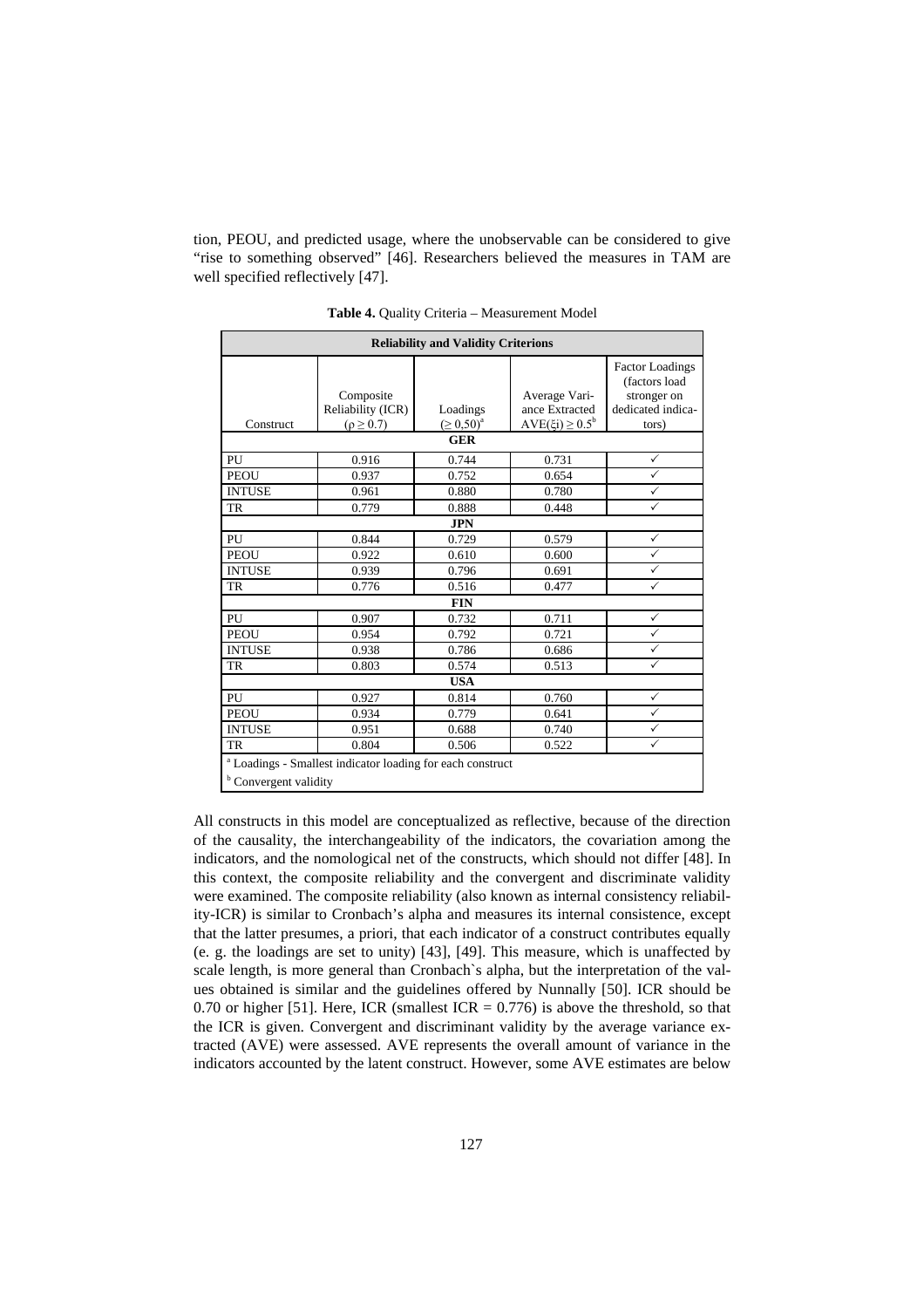recommended threshold, yet, research suggests that lower AVE estimates are acceptable for newer scales (e. g. Netemeyer et al. [52]). Overall, the evidence of reliability, convergent validity, and discriminant validity indicates that the measurement model was appropriate for testing the structural model at a subsequent stage. The reflective constructs of the SEM fulfill all of the quality criteria regarding validity and reliability for all four samples (cf. Table 4).

# **4 Results, Discussion and Limitations**

#### **4.1 Results and Discussion**

Table 5 shows the hypotheses related path coefficients for each country. The related tvalue with its level of significance and if the related hypothesis is supported or not.

| <b>Hypotheses</b><br>Path coefficient                                 |  |  | <b>T-Value</b> |                        |                                                     |             | <b>Hypothesis supported</b> |            |            |                   |   |  |
|-----------------------------------------------------------------------|--|--|----------------|------------------------|-----------------------------------------------------|-------------|-----------------------------|------------|------------|-------------------|---|--|
| <b>FIN</b>                                                            |  |  |                | <b>GER USA JPN FIN</b> |                                                     | <b>GER</b>  | <b>USA</b>                  | <b>JPN</b> | <b>FIN</b> | <b>GERUSA JPN</b> |   |  |
| H1 PEOU positive influences PU                                        |  |  |                |                        | $0.623$ 0.447 0.559 0.493 6.169***                  | $15.713***$ | 4.694***                    | 3.381*     |            |                   |   |  |
| H <sub>2</sub> PEOU positive influences INTUSE                        |  |  |                |                        | $0.299$ $0.257$ $0.292$ $0.249$ $1.650^{\circ}$     | 2.607*      | 1.968**                     | $2.591*$   |            |                   | ٠ |  |
| H3 PU positive influences INTUSE                                      |  |  |                |                        | $0.390$ $0.403$ $0.458$ $0.447$ $1.745$ °           | 4.839***    | $2.777*$                    | $4.269***$ |            |                   | ٠ |  |
| H4 TR positive influences PEOU                                        |  |  |                |                        | $0.736$ $0.718$ $0.641$ $0.415$ $9.551***$          | 17.791***   | 10.248***                   | $3.310*$   |            |                   | ٠ |  |
| <b>H5</b> TR positive influences PU                                   |  |  |                |                        | 0.288 0.406 0.360 0.335 3.022*                      | 5.283***    | $3.236*$                    | $2.181**$  |            |                   | ٠ |  |
| H6 TR positive influences INTUSE                                      |  |  |                |                        | $0.206$ $0.308$ $0.175$ $0.325$ 1.255 n.s. 3.707*** |             | 1.548 n.s.                  | $3.273*$   | O          |                   | Ω |  |
| Hypothesis supported = $\bullet$ ; Hypothesis not supported = $\circ$ |  |  |                |                        |                                                     |             |                             |            |            |                   |   |  |
| $\degree$ denotes significance at the $p < 0.10$ level                |  |  |                |                        |                                                     |             |                             |            |            |                   |   |  |
| * denotes significance at the $p < 0.05$ level                        |  |  |                |                        |                                                     |             |                             |            |            |                   |   |  |
| ** denotes significance at the $p < 0.01$ level                       |  |  |                |                        |                                                     |             |                             |            |            |                   |   |  |
| *** denotes significance at the $p < 0.001$ level                     |  |  |                |                        |                                                     |             |                             |            |            |                   |   |  |

**Table 5.** Overall View of the Results

As predicted,  $\mathbf{H}_1$  is confirmed for each country. Considering  $\mathbf{H}_2$ , PEOU would have a positive effect on PU, the results show that  $H_2$  is also supported for each country.  $H_3$ : PU is positively related to INTUSE. H<sub>3</sub> is supported for all four countries as well.  $H_4$ is supported for Finland and Germany with the highest path coefficient, followed by the USA and Japan with the weakest path coefficient. **H5**: TR will have a positive effect on PU.  $H_5$  is also supported for all four countries with the weakest path coefficient for Finland.  $H_6$ : TR will have a positive effect on INTUSE.  $H_6$  is supported for Germany and Japan, but not supported for Finland and the USA. Although the path coefficients of Finland and the USA are positive the t-values are not significant. Overall the TAM with its original constructs (PEOU, PU, and INTUSE) shows almost the same results as previous studies in the field of m-payment [10], [18-21], cf. Figure 2. Companies should pay attention on simple and practical functions while also increasing useful features. These features are important to prevent consumers' frustration if m-payment is difficult to use and it should fulfill the different needs of consumers to reach the broad mass. There is no "one size fits all" approach and the use of technology by consumers is not a foregone conclusion. To achieve this, target companies have to consider an increase in user pretests.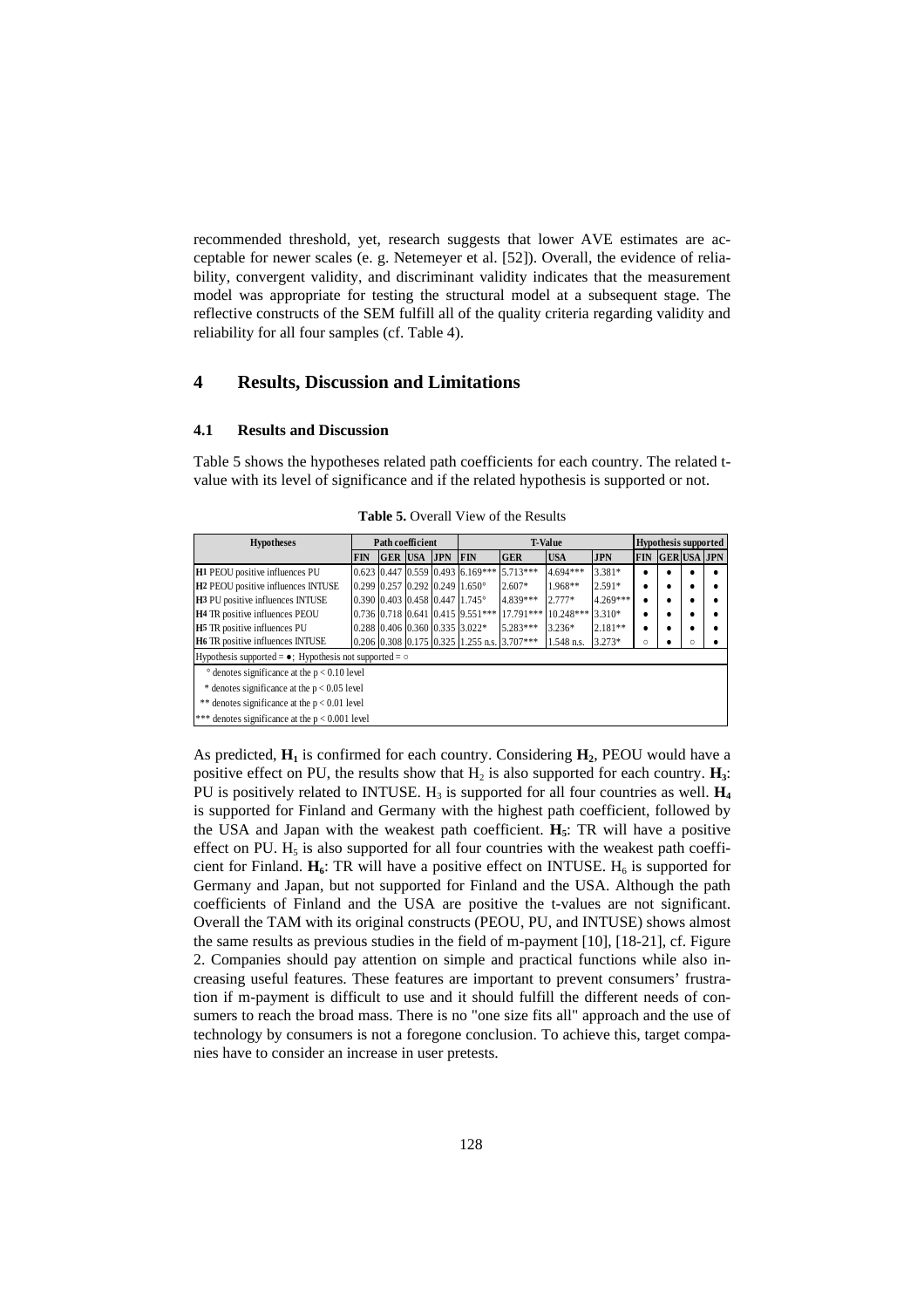

**Fig. 2.** Modified Research Model – Results

We found out that TR was positively associated with all constructs of TAM for each country and that TAM and TR overall represent suitable approaches to evaluate TA and technology readiness in an international context for m-payment. Supplementary the effect of TR on INTUSE  $(H_6)$  for Finland and the USA is not as expected. The relationship between TR and on INTUSE for those both countries is not statistically significant. Figure 2 shows the relationship between the constructs and INTUSE for the four countries. As we introduced in Section 1 the cultural dimensions of Hofstede [53] show significant differences in IDV for the USA, in MAS for Finland and in UAI a slightly difference for Finland and the USA compared to the other countries. It is important to figure out in which way the cultural dimensions are related to TR and INTUSE  $(H_6)$ . It can be argued that cultures that are more masculine (GER and JPN) will be more technology ready than in less masculine cultures. A further implication concerns the relationship between PU and the INTUSE m-payment. In the Finnish sample this relationship is weak significant while in the German and Japanese sample it is strong significant. This underlines the argument that a perception of a technology's usefulness in the context of m-payment is more significant than in less masculine cultures like Finland. If m-payment providers become familiar with these differences, the more likely they are to create an m-payment solution that meets the needs of the consumer. The current study may serve as a guide for researchers to examine the influence of cultural dimensions towards m-payment. The conceptual framework from this study is applicable for future research on m-payment in different countries. Previous studies have integrated TR on TAM and found out that TR also influences the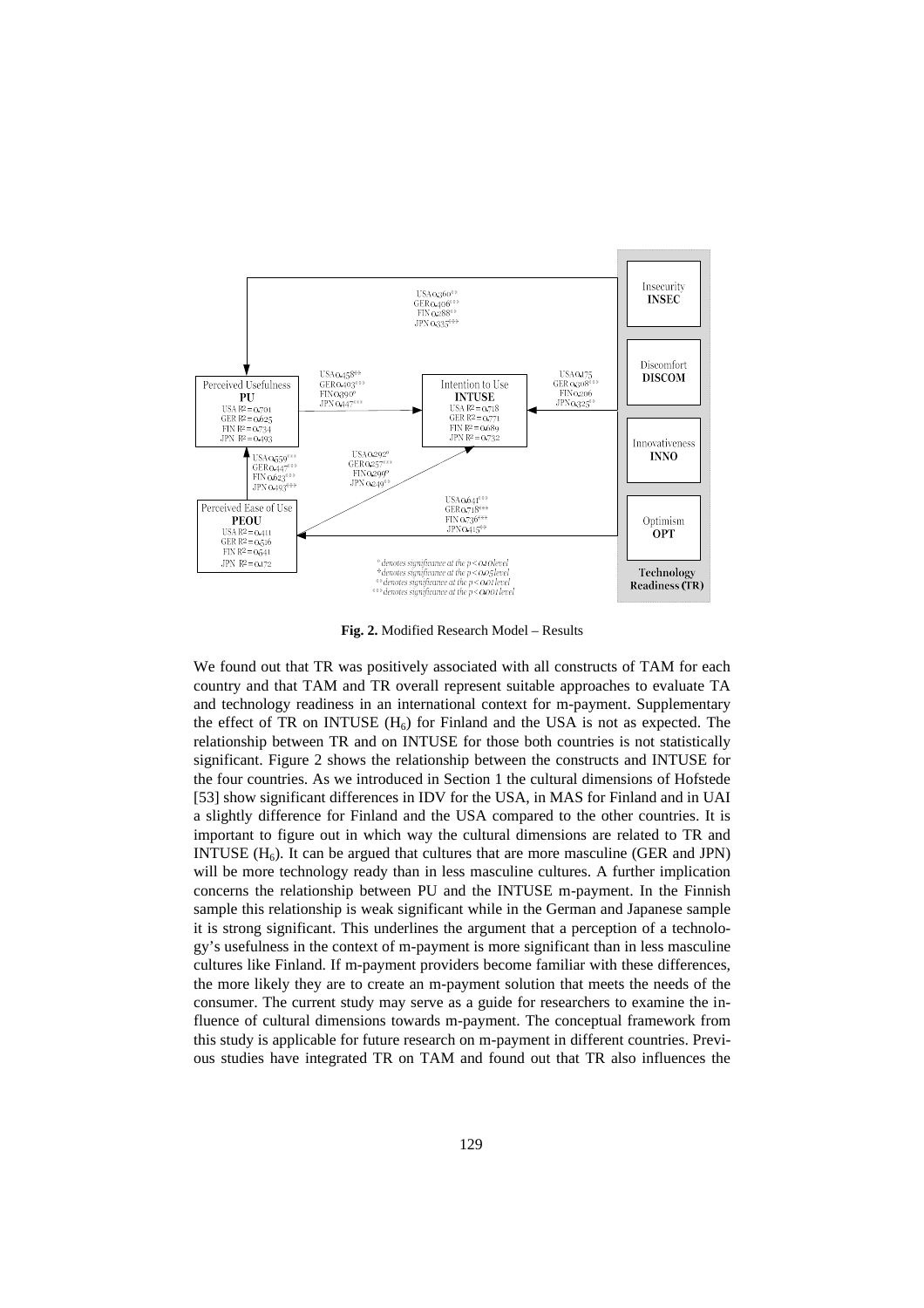acceptance of new technologies [5], [54], [55]. We can assume that TR is an important factor to measure the consumer acceptance of IS. Lin et al. [22] came to the same conclusion towards consumer adoption of e-service systems that TR influences PEOU and PU but is not statistically significant for INTUSE. Due to this TR should also be considered when examine the acceptance of m-payment. TR provides a more comprehensive measurement of the consumers' overall state of mind resulting from a gestalt of mental enablers and inhibitors that collectively determine a persons' predisposition toward technologies [5]. Companies should strengthen positive TR drivers (OPT, INNO) that encourage the use of m-payment. Further, companies have to consider to promote the development of positive attitudes towards m-payment. On the other hand, companies have to reduce TR inhibitors (DISCOM, INSEC) to lower aversion to use m-payment. H4 states out that consumers with a higher TR are less concerned with the adoption of m-payment technology. The more the consumers are enthusiastic with new technologies such as m-payment, the easier it is for them to use. A stronger PEOU will increase the INTUSE m-payment  $(H_1)$ .

# **4.2 Limitations**

First and foremost, a bias existed because the sample is self-selected. Second, this study considers the adjustment of users in Germany, Finland, the USA and Japan, but other countries might demonstrate notable differences for cultural and economic reasons. Therefore, developing (e. g. Kenia) and newly industrializing countries (e. g. India) should be considered. This study did not directly measure cultural dimensions. For this reason, it is not possible to say that a link between cultural factors and technology as well as technology readiness has been empirically established [23]. Third, it is important to think about the research model and other constructs that influence the acceptance of m-payment, such as network effects [56], and other factors such as psychological or information and system quality or differences in individuals personalities itself, which are factors that affect the success of information systems [57]. Fourth, the survey was only provided in English. This can lead to misunderstandings by the respondents due to language barriers. To avoid these misunderstandings, it has to be considered that the surveys for Germany, Finland and Japan should be written in their native languages. Ultimately, Venkatesh et al. [8] stated out that not all of the variance in consumer's intention can be explained by the current TAM research approach. Lin & Chang [24] recommend to examine qualitative investigations that aim at exploring and capturing the subtleties of consumer behaviors that cannot be directly observed or measured by quantitative research [24].

# **5 Conclusion and Further Research**

From the theoretical point of view, our paper contributes to acceptance research by providing a better understanding of the impacts of factors, particularly technology readiness and therefore acceptance of m-payment in an international context. The importance and potential of m-payment in a modern global society is presented and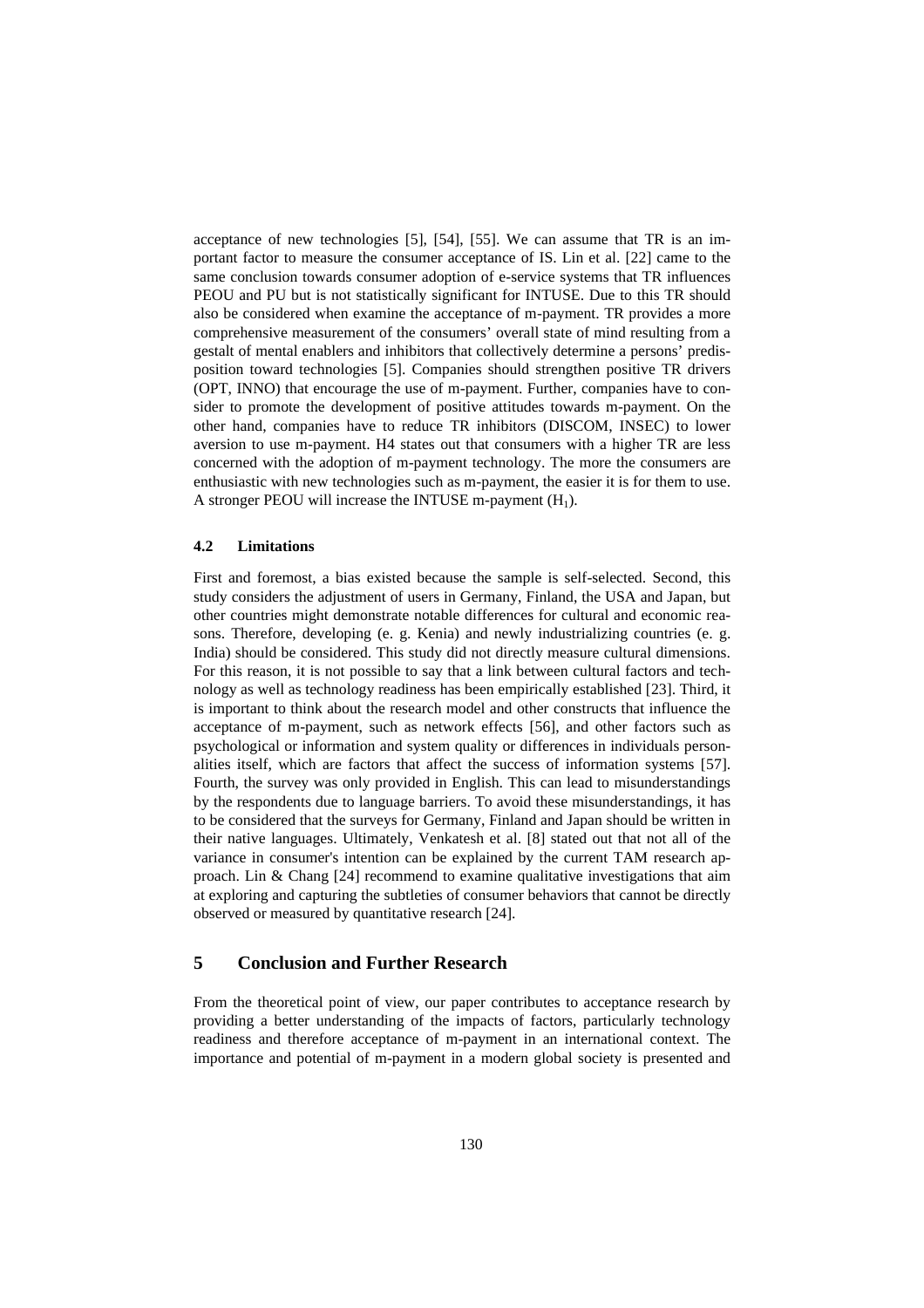given in a status quo for Finland, Germany, the USA and Japan. For this purpose, an extended TAM is carried out. Several techniques are used to validate measurements and examine the model testing. We concentrate on consumer desires and preferences and which aspects of m-payment need to be improved to increase acceptance. This paper provides a better understanding of the impacts of the following constructs technology readiness (innovativeness, optimism, discomfort, and insecurity), perceived usefulness and perceived ease of use on the intention to use m-payment. Factors such as perceived ease of use and perceived usefulness show similarity in all four countries and increase the intention to use m-payment. We can assume that technology readiness is an important factor to measure the consumer acceptance of m-payment and that there are differences in the way individuals adopt and perceive new technologies due to their cultural background. This study reveals some features and effects and may be valuable to business organizations in the m-payment sector. As organizations internationalize, there is a growing need to understand how cultural factors might affect the adoption of m-payment. Our results suggest future research for constructs related to our model. Future research in the context of m-payment has to note sociocultural differences, because this field has not been considered sufficiently.

# **References**

- 1. ITU World Telecommunication: ICT Facts and Figures, http://www.itu.int/ITU-D/ict/facts/2011/material/ICTFactsFigures2011.pdf
- 2. Paavilainen, J.: Mobile Business Strategies. Understanding the Technologies and Opportunities, Addison-Wesley Longman, Amsterdam (2002)
- 3. Hu, W.C., Lee, C.W., Kou, W.: Advances in Security and Payment Methods for Mobile Commerce, Hershey, Idea Group Publishing., London, Melbourne, Singapor (2005)
- 4. Mallat, N., Dahlberg, T.: Consumer and merchant adoption of mobile payment solutions. In: Managing business in a multi-channel world: Success factors for e-business, Hershey, Idea Group Publishing (2005)
- 5. Parasuraman, A.: Technology readiness Index (Tri): A Multiple-Items Scale to Measure Readiness to Embrace New Technologies. Journal Service Research. 2:4, 307-320 (2000)
- 6. Davis, F.D.: Perceived Usefulness, Perceived Ease of Use, and User Acceptance of Information Technology. MIS Quarterly 13:3, 318-340 (1989)
- 7. Davis, F.D., Bagozzi, R.P., Warshaw, P.R.: User Acceptance of Computer Technology: A Comparison of Two Theoretical Models. Management Science 35:8, 982-1003 (1989)
- 8. Venkatesh, V., Morris, M.G., Davis, F.D.: User Acceptance of Information Technology: Toward a Unified View. MIS Quarterly 27:3, 425-478 (2003)
- 9. Venkatesh, V., Davis, F.D.: A theoretical extension of the technology acceptance model: four longitudinal filed studies. Management Science 46:2, 186-204 (2000)
- 10. Cheong, J.H., Park, M.C.: Mobile Payment Adoption in Korea: Switching from Credit Card, 15th ITS Europe Regional Conference, pp. 1-22. Berlin (2008)
- 11. Burton-Jones, A., Hubona, G.S.: The mediation of external variables in the technology acceptance model. Information Management. 43, 706-717 (2006)
- 12. Kleijnen, M., Wetzels, M., de Ruyter, K.: Consumer acceptance of wireless finance. J SERV MARK 8:3, 206-217 (2004).
- 13. Mallat, N., Rossi, M., Tuunainen, V., Örni, A.: The Impact of Use Situation and Mobility on the Acceptance of Mobile Ticketing Services. In: Proceed. of the 39<sup>th</sup> HICSS. (2006)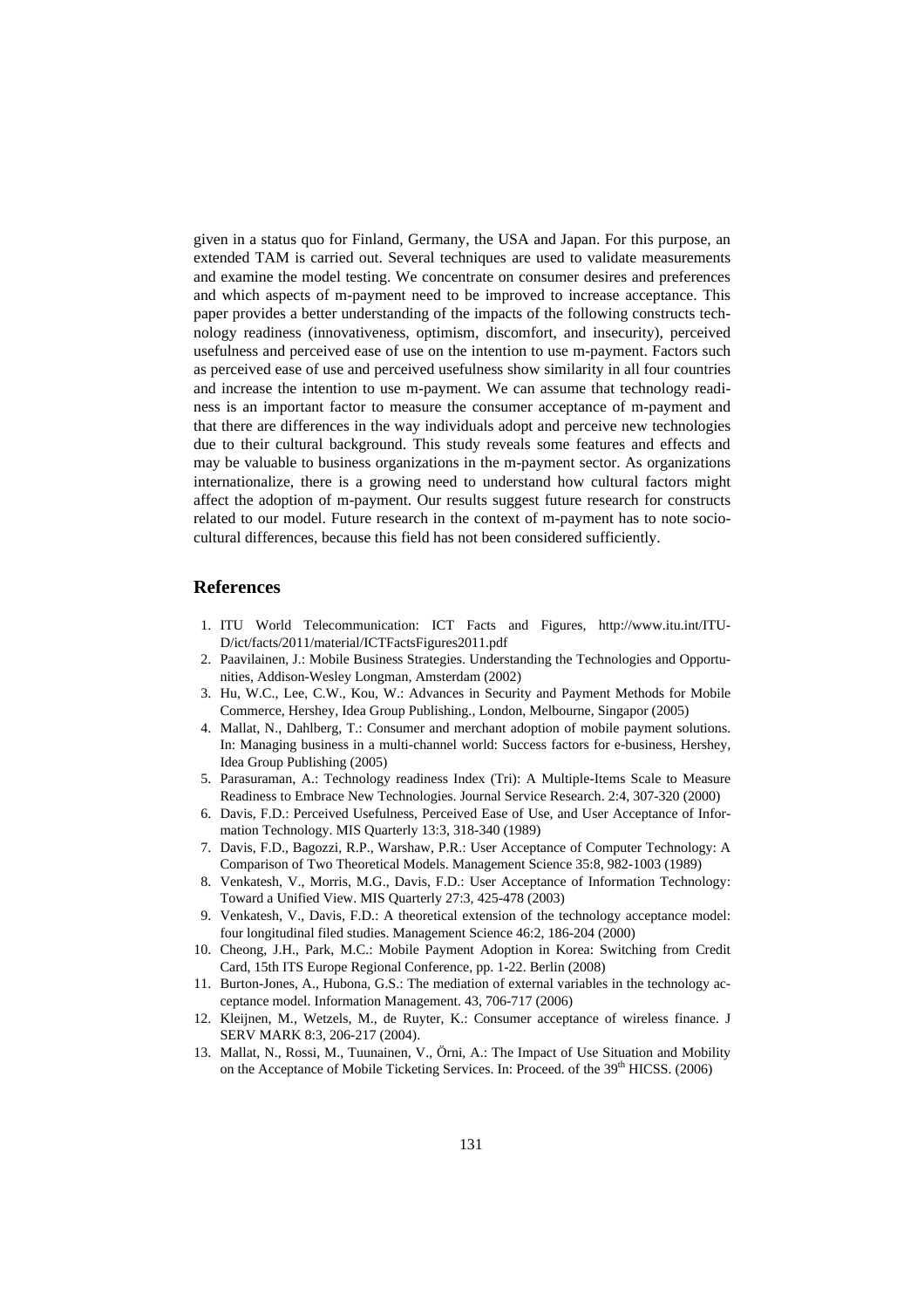- 14. Schierz, P G., Schilke, O., Wirtz, B.W.: Understanding consumer acceptance of mobile payment services: An empirical analysis. ECRA 9:3, 209-216 (2010)
- 15. Chen, L.-D.: Attitude toward information technology usage: A theoretical model of consumer acceptance of mPayment. In: Proceedings of the  $12<sup>th</sup>$  AMCIS. Acapulco (2006)
- 16. Dahlberg, T.: Understanding changes in consumer payment habits do mobile payments attract consumers? Presentation at Helsinki Mobility Roundtable, Helsinki (2006)
- 17. Viehland, D., Leong, R.S.Y.: Acceptance and Use of Mobile Payments. In: Proceedings of the 18th ACIS, pp. 665-671. Toowoomba (2007)
- 18. Dewan, S.G., Chen, L.: Mobile Payment adoption in the US. A cross-industry crossplatform solution. JIPS 1:2, 4-28 (2005).
- 19. Zmijewska, A., Lawrence, E., Steele, R.: Towards understanding of factors influencing user acceptance of mobile payment systems. In: Proceedings of IADIS, pp. 270–277. (2004)
- 20. Goecke, L., Pousttchi, K.: A scenario-based analysis of mobile payment acceptance, 9th ICMB, pp. 371-378, Athen (2010)
- 21. Van der Heijden, H.: Factors affecting the successful introduction of mobile payment systems. In: Proceedings of the  $15<sup>th</sup>$  Bled eCommerce Conference. Bled (2002)
- 22. Lin, C.-H., Shih, H.-Y, Sher, P.J.: Integrating Technology Readiness into Technology Acceptance: The TRAM Model. Psychol. Market. 24:7, 641-657 (2007)
- 23. Straub, D., Keil, M., Brenner, W.: Testing the technology acceptance model across cultures: A three country study. Information Management 33 (1997)
- 24. Lin, J.-S.C., Chang, H.-C.: The role of technology readiness in self-service technology acceptance. Managing Service Quality 21:4, 424-444 (2011)
- 25. Crowe, M., Rysmann, M., Stavins, J.: Mobile Payments in the United States at Retail Point of Sale: Current Market and Future Prospects. Public Policy Discussion Papers. Federal Reserve Bank of Boston 10:2 (2010)
- 26. Hofstede, G.: Culture's Consequences: International Differences in Work-Related Values. Sage Publications, pp. 335-355, Berverly Hills, (1980)
- 27. Hofstede, G.: The Dimensions of National Cultures in Fifty Countries and Three Regions. In: Deregowski, J.B., Daiurawiec, S., Annis, R.C. (eds.): Explications in Cross-Cultural Psychology. Swet and Zeitlinger, Lisse (1983)
- 28. Bond, M.H.: Reclaiming the Individual From Hofstede's Ecological Analysis A 20-Year Odyssey: Comment on Oyserman et al. (2002). Psychol. Bull. 128:1, 73-77 (2002)
- 29. d`Iribarne, P.: The usefulness of an ethnographic approach to the international comparison of organizations. International Studies of Management and Organization 26:4, 30 (1996)
- 30. Jones, M.L.: Hofstede Culturally questionable?. Oxford Business and Economics Conference. Oxford, UK, 24-26 June (2007)
- 31. Hofstede http://geert-hofstede.com/dimensions.html
- 32. Chuttur, M.:Overview of the Technology Acceptance Model: Origins Developments and Future Directions. Indiana University. Sprouts: Working Papers on Information Systems. 9:37.
- 33. Fishbein, M., Ajzen, I.: Beliefs, Attitude, Intention and Behaviour: An Introduction to Theory and Research. Reading, MA: Addison-Wesley (1975)
- 34. Dishaw, M.T., Strong, D.M.: Extending the technology acceptance model with task-technology fit constructs. Inform. Management 36, 9-21 (1999)
- 35. Rogers, E.M.: Diffusion of innovations  $(4<sup>th</sup>$  ed.). Free Press, New York (1995)
- 36. Yen, H.R.: An attribute-based model of quality satisfaction for internet self-service technology. The Service Industries Journal 25:5, 641-659 (2005)
- 37. Parasuraman, A., Colby, C.L.: Techno-ready marketing: how and why your customer adopt technology. Free Press, New York (2001)